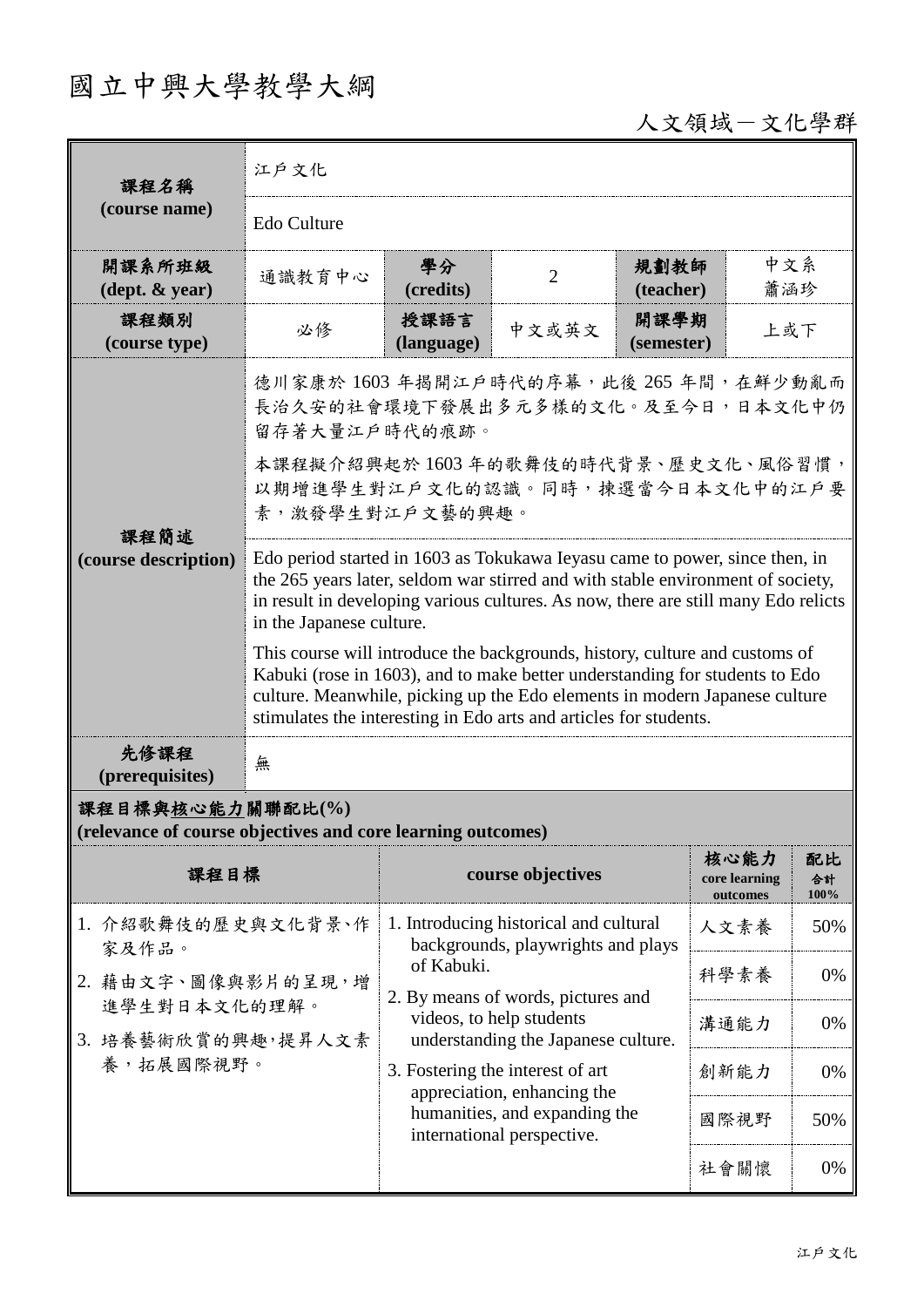### 課程目標之教學方法與評量方法

**(teaching and assessment methods for course objectives)**

| 教學方法 (teaching methods)                                                      | 學習評量方式 (evaluation)                                          |  |  |  |  |
|------------------------------------------------------------------------------|--------------------------------------------------------------|--|--|--|--|
| 講授、討論、其他                                                                     | 出席狀況 10%<br>課堂作業 20%<br>2.<br>期中考<br>30%<br>3.<br>期末考<br>40% |  |  |  |  |
| 授課內容(單元名稱與內容、習作 / 考試進度、備註)<br>(course content and homework / tests schedule) |                                                              |  |  |  |  |

| 第一週:課程介紹                        |
|---------------------------------|
| 第二週:江戶文化與歌舞伎概說                  |
| (歌舞伎簡介、幕府將軍與大奧、井原西鶴與好色物)        |
| 第三週:元祿時代與劇作家近松門左衛門              |
| (人形淨瑠璃簡介、近松門左衛門與心中物、消防體系)       |
| 第四週:化政時代與劇作家四世鶴屋南北              |
| (四世鶴屋南北與怪談、百物語與都市傳說)            |
| 第五週:江戶庶民生活I                     |
| (住宅、飲食、愛情與婚姻)                   |
| 第六週:江戶庶民生活II                    |
| (服飾、化妝、節慶與娛樂 / 遊戲體驗:雙六、羽子板、福笑)  |
| 第七週:《助六由緣江戶櫻》與吉原遊廓              |
| (吉原遊廓、《助六由緣江戶櫻》賞析)              |
| 第八週:《助六由緣江戶櫻》與吉原遊廓              |
| (《助六由緣江戶櫻》賞析 / 課堂學習單I)          |
| 第九週:期中考                         |
| 第十週:《管原傳授手習鑑》與庶民教育              |
| (《菅原傳授手習鑑》賞析、天神信仰、庶民教育:寺子屋)     |
| 第十一週:《管原傳授手習鑑》與庶民教育             |
| (《菅原傳授手習鑑》賞析、庶民教育:數學、機械人偶)      |
| 第十二週:《義經千本櫻》與初音未來               |
| (《義經千本櫻》賞析、旅遊文化、伊勢參拜)           |
| 第十三週:《假名手本忠臣藏》與赤穗事件             |
| (幕府體制、赤穗事件)                     |
| 第十四週:《假名手本忠臣藏》與出版文化             |
| (《假名手本忠臣藏》賞析、書籍出版與浮世繪)          |
| 第十五週:《白浪五人男》與商業發展               |
| (《白浪五人男》賞析、日本橋與商業發展、商品廣告)       |
| 第十六週:《楊貴妃》與地方傳說                 |
| (《楊貴妃》舞踊賞析、楊貴妃傳說、《平家物語》與源平合戰)   |
| 第十七週:《本朝奈何天》與文化交流               |
| (鎖國政策、書籍檢閱制度、漢籍翻譯改編 / 課堂學習單 II) |
| 第十八週:期末考                        |